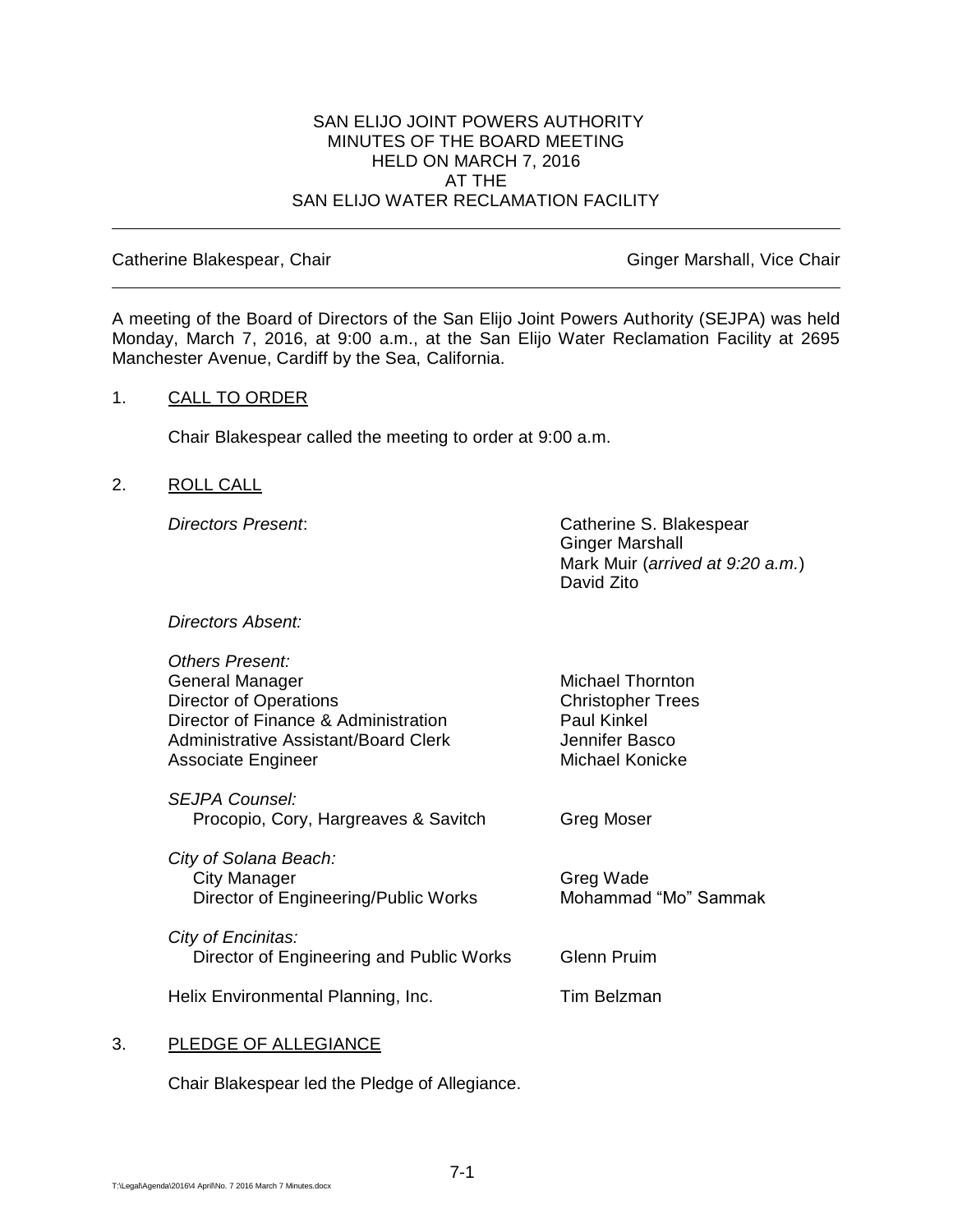# 4. ORAL COMMUNICATIONS

None

5. PRESENTATION OF AWARDS

None

6. CONSENT CALENDAR

Moved by Board Member Zito and seconded by Vice Chair Marshall to approve the Consent Calendar.

Motion carried with the following vote of approval:

| AYES:<br><b>NOES:</b><br>ABSENT:<br>ABSTAIN: | None<br>Muir<br>None | Blakespear, Marshall, Zito                                                         |
|----------------------------------------------|----------------------|------------------------------------------------------------------------------------|
| Agenda Item No. 7                            |                      | Approval of Minutes for the February 8, 2016 meeting                               |
| Agenda Item No. 8                            |                      | Approval for Payment of Warrants and Monthly Investment<br>Report                  |
| Agenda Item No. 9                            |                      | San Elijo Water Reclamation Facility Treated Effluent Flows<br>- Monthly Report    |
| Agenda Item No. 10                           |                      | San Elijo Joint Powers Authority Recycled Water Program -<br><b>Monthly Report</b> |

# 11. ITEMS REMOVED FROM CONSENT CALENDAR

None

# 12. APPOINTMENT OF THE SAN ELIJO JOINT POWERS AUTHORITY'S AUDITOR

Director of Finance & Administration, Paul Kinkel, stated that the SEJPA's policy for the selection of auditors requires periodic review and possible rotation of the agency's financial audit firms at least every 5 years. Leaf & Cole, LLP has provided audit services to the SEJPA for the last five years, and that contract is now expired. Mr. Kinkel informed the Board of Directors that the SEJPA requested proposals for audit services from several CPA firms and subsequently received four audit proposals. Staff selected the Pun Group, LLP based on the firm's experience, proposed audit team, quality of the proposal, the proposed approach for completing the work, and the value to the SEJPA.

Funding for audit services will be budgeted in both the Wastewater and Recycled Water Funds for FY 2016-17.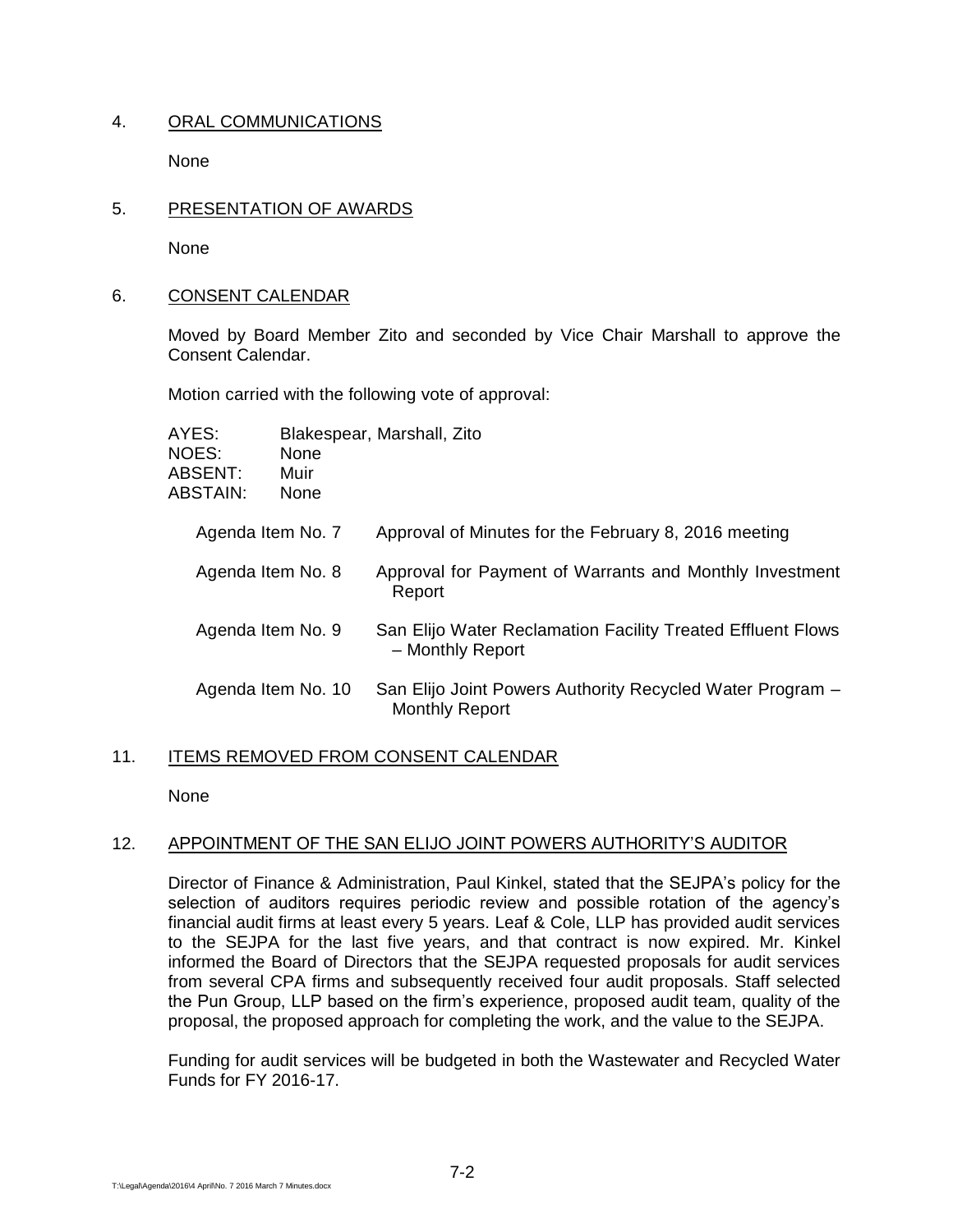Moved by Board Member Zito and seconded by Vice Chair Marshall to:

- 1. Authorize the General Manager to appoint The Pun Group, LLP as the SEJPA's auditor beginning fiscal year ending June 30, 2016; and
- 2. Authorize the General Manager to execute a three year contract with The Pun Group, LLP not to exceed \$55,500

Motion carried with the following vote of approval:

AYES: Blakespear, Marshall, Zito NOES: None ABSENT: Muir ABSTAIN: None

## 13. CLEAN WATER STATE REVOLVING FUND (SRF) LOAN APPLICATION; BOARD RESOLUTIONS FOR WASTEWATER AND RECYCLED WATER PROJECTS

General Manager Thornton informed the Board of Directors the State Water Resources Control Board (SWRCB) SRF Loan Program provides low interest loans to agencies for construction of wastewater and recycled water facilities, and improvements. SRF loans are desirable as the finance rates are approximately one-half the interest rate of the most recent General Obligation Bond Rate at the time of loan approval. Staff recommended that the SEJPA pursue SRF funding as the preferred financing method, with municipal bond financing as a contingency option, to fund the proposed \$22.4 million in wastewater and \$4.8 recycled water capital projects. One of the first steps in receiving financing consideration from the SWRCB is the execution of a series of Board Resolutions.

The resolutions can be briefly described as follows:

- Resolution No. 2016-02 and No. 2016-05, authorize the General Manager or designee to sign and file for Wastewater and Recycled Water loan applications;
- Resolution No. 2016-03 and No. 2016-06, dedicate sources of revenues to repay the loans, and;
- Resolution No. 2016-04 and No. 2016-07, adopt reimbursement resolutions.

The General Manager stated that there is no financial impact associated with this recommendation.

Moved by Board Member Zito and seconded by Vice Chair Marshall to:

1. Adopt Resolution No. 2016-02, Resolution of the Board of Directors of the San Elijo Joint Powers Authority Authorizing the General Manager or designee to sign, file, provide assurances, certifications, commitments, and any and all actions required on behalf of the San Elijo Joint Powers Authority (SEJPA) related to entering into a Financial Assistance Agreement with the State Water Resources Control Board (SWRCB) related to the SEJPA Wastewater Projects;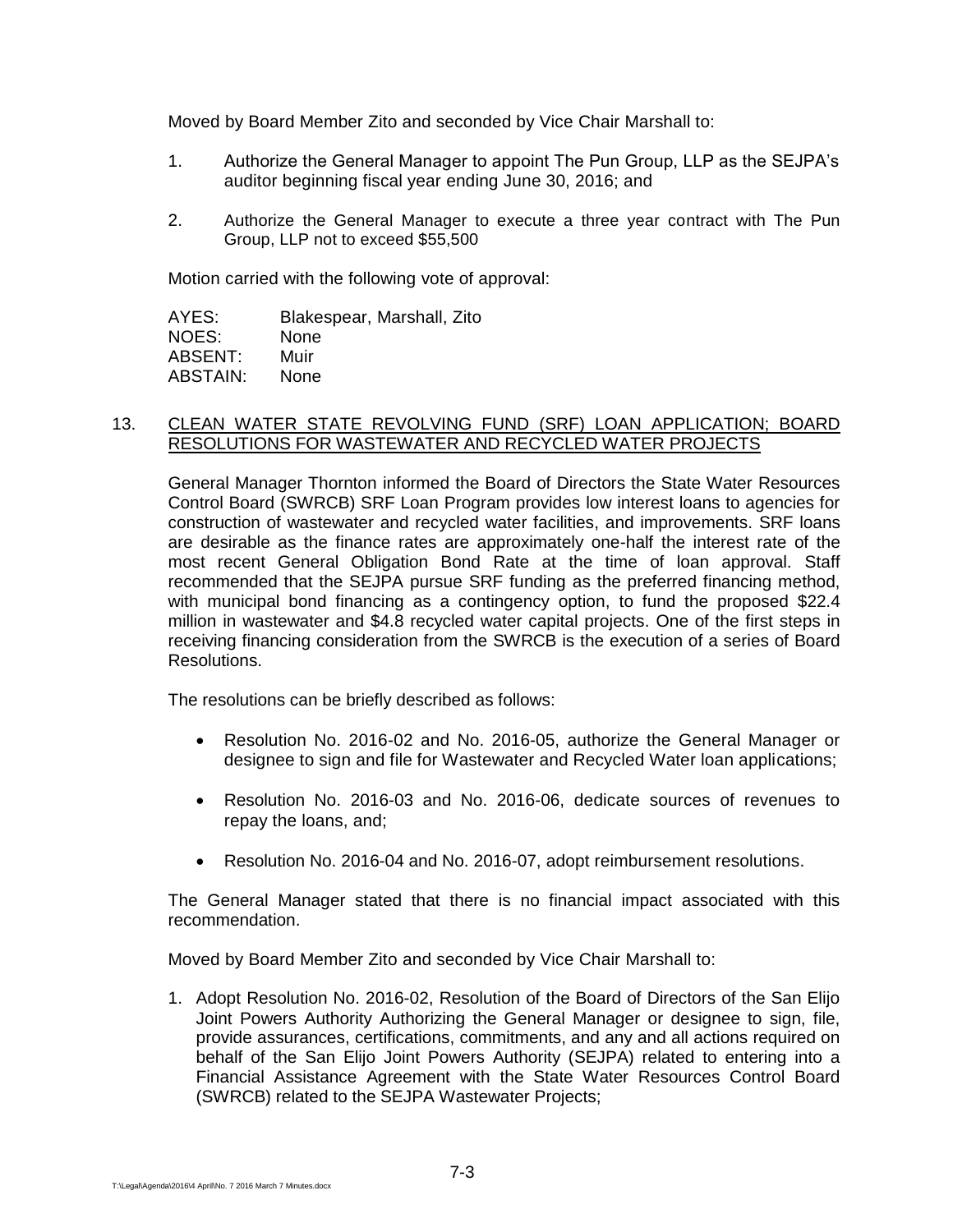- 2. Adopt Resolution No. 2016-03, Resolution of the Board of Directors of the San Elijo Joint Powers Authority Dedicating and Pledging Net Revenues of the SEJPA Wastewater Enterprise Fund and the Wastewater Enterprise Fund to the repayment of any and all SRF financing for the SEJPA Wastewater Projects;
- 3. Adopt Resolution No. 2016-04, Resolution of the Board of Directors of the San Elijo Joint Powers Authority of Intent to Reimburse Expenditures Related to Construction or Reconstruction of Certain Public Facilities relating to the SEJPA Wastewater Projects;
- 4. Adopt Resolution No. 2016-05, Resolution of the Board of Directors of the San Elijo Joint Powers Authority Authorizing the General Manager or designee to sign, file, provide assurances, certifications, commitments, and any and all actions required on behalf of the San Elijo Joint Powers Authority (SEJPA) related to entering into a Financial Assistance Agreement with the State Water Resources Control Board (SWRCB) related to the SEJPA Recycled Water Projects;
- 5. Adopt Resolution No. 2016-06, Resolution of the Board of Directors of the San Elijo Joint Powers Authority Dedicating and Pledging Net Revenues of the SEJPA Recycled Water Enterprise Fund and the Recycled Water Enterprise Fund to the repayment of any and all SRF financing for the SEJPA Recycled Water Projects; and
- 6. Adopt Resolution No. 2016-07, Resolution of the Board of Directors of the San Elijo Joint Powers Authority of Intent to Reimburse Expenditures Related to Construction or Reconstruction of Certain Public Facilities relating to the SEJPA Recycled Water Projects.

Motion carried with the following vote of approval:

AYES: Blakespear, Marshall, Zito NOES: None ABSENT: Muir ABSTAIN: None

Note: Board Member Muir arrived at 9:20 a.m.

#### 14. CONSTRUCTION CONTRACT FOR BLOWER REPLACEMENT PROJECT

General Manager Thornton provided a brief background on the centrifugal blowers that are at the end of their useful life and were identified in the 2015 Facility Plan as a recommended project. The blowers were installed in 1991 and are used to produce the air volume required to provide the diffused oxygen for activated sludge treatment. Staff researched more energy-efficient replacements for the aging centrifugal blowers, and decided on installing three modern, smaller Turbo blowers. These smaller Turbo blowers will reduce energy consumption and save approximately \$48,000 per year. Mr. Thornton stated that four construction bids were received for the Blower Replacement Project, with Spiess Construction Co., Inc. as the apparent low bidder. Spiess Construction's bid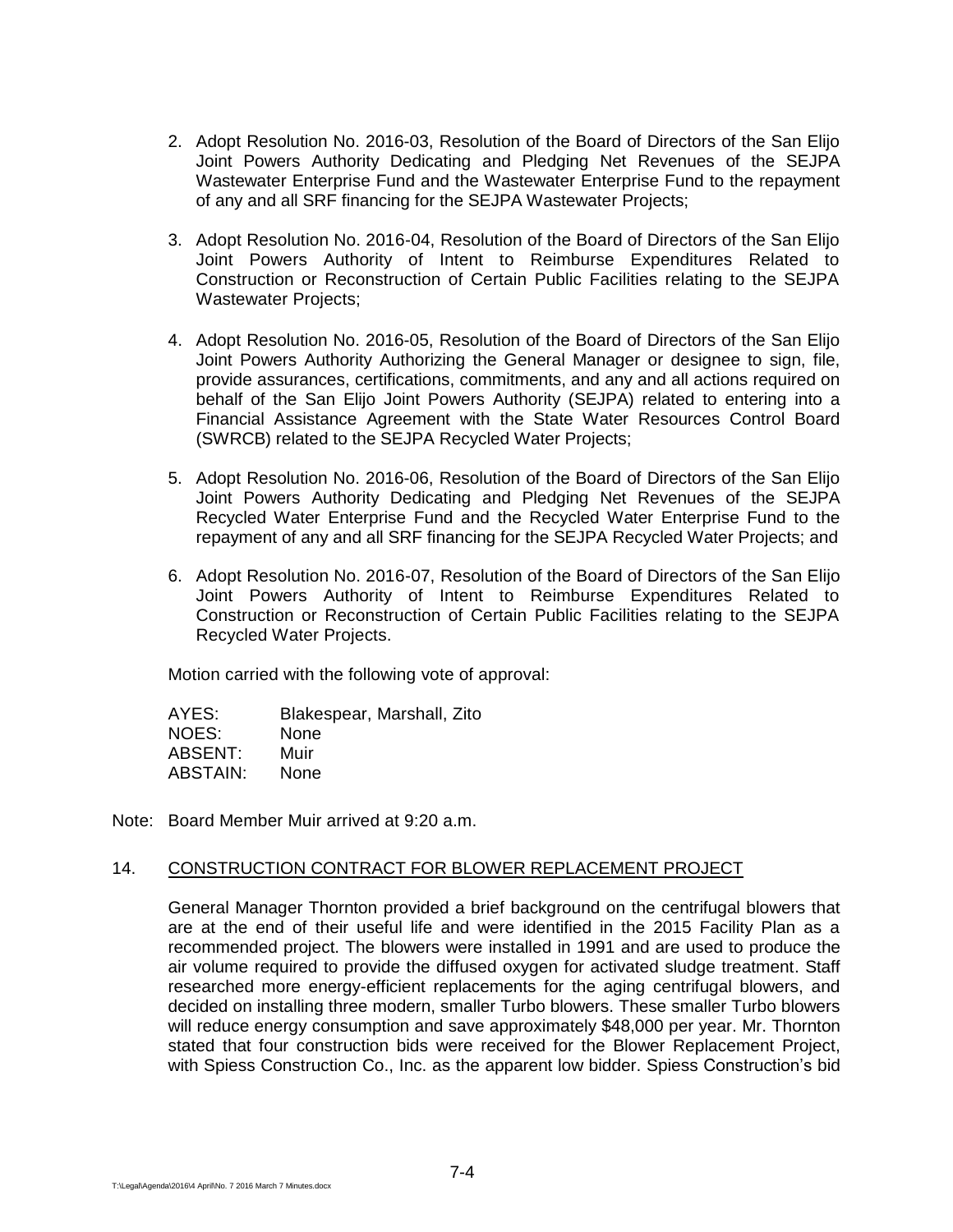submission was reviewed for conformity and was found to meet the requirements of the contract.

The proposed project funding is through a combination of a \$34,981 SDG&E grant, a \$500,000 SDG&E zero interest rate loan, and cash available in the Wastewater Program capital fund. It is projected that the electricity savings that is obtained by using the high efficiency turbo blowers will fund the loan payment over the 10 year life of the loan.

Moved by Board Member Muir and seconded by Board Member Zito to:

- 1. Waive the bid irregularity that has been corrected by Spiess Construction;
- 2. Authorize the General Manager to enter into an agreement with San Diego Gas & Electric for On-Bill Financing of a 10-year, zero interest loan in the amount of \$500,000; and
- 3. Authorize the General Manager to enter into a construction contract with Spiess Construction in the amount of \$560,500.

Motion carried with the following vote of approval:

AYES: Blakespear, Marshall, Muir, Zito NOES: None ABSENT: None ABSTAIN: None

#### 15. ADOPT THE PROPOSED MITIGATED NEGATIVE DECLARATION FOR THE SAN ELIJO LAND OUTFALL REPLACEMENT PROJECT

General Manager Thornton informed the Board of Directors that the SEJPA retained HELIX Environmental Planning, Inc. to prepare the California Environmental Quality Act (CEQA) reporting requirements for the proposed San Elijo Land Outfall Replacement project. HELIX recommended that a Mitigated Negative Declaration (MND) is the appropriate environmental document for project compliance with CEQA. Mr. Thornton stated that the MND was distributed for a 30-day public review period, and that the SEJPA conducted a Citizen Participation Meeting to answer questions. Three MND comment letters were received, and based on those letters, minor revisions were made to the Final MND. Adoption of the proposed MND will complete the review process required by CEQA.

Moved by Board Member Zito and seconded by Vice Chair Marshall to:

1. Adopt the Proposed Mitigated Negative Declaration for the San Elijo Land Outfall Replacement Project.

Motion carried with the following vote of approval:

AYES: Blakespear, Marshall, Muir, Zito NOES: None ABSENT: None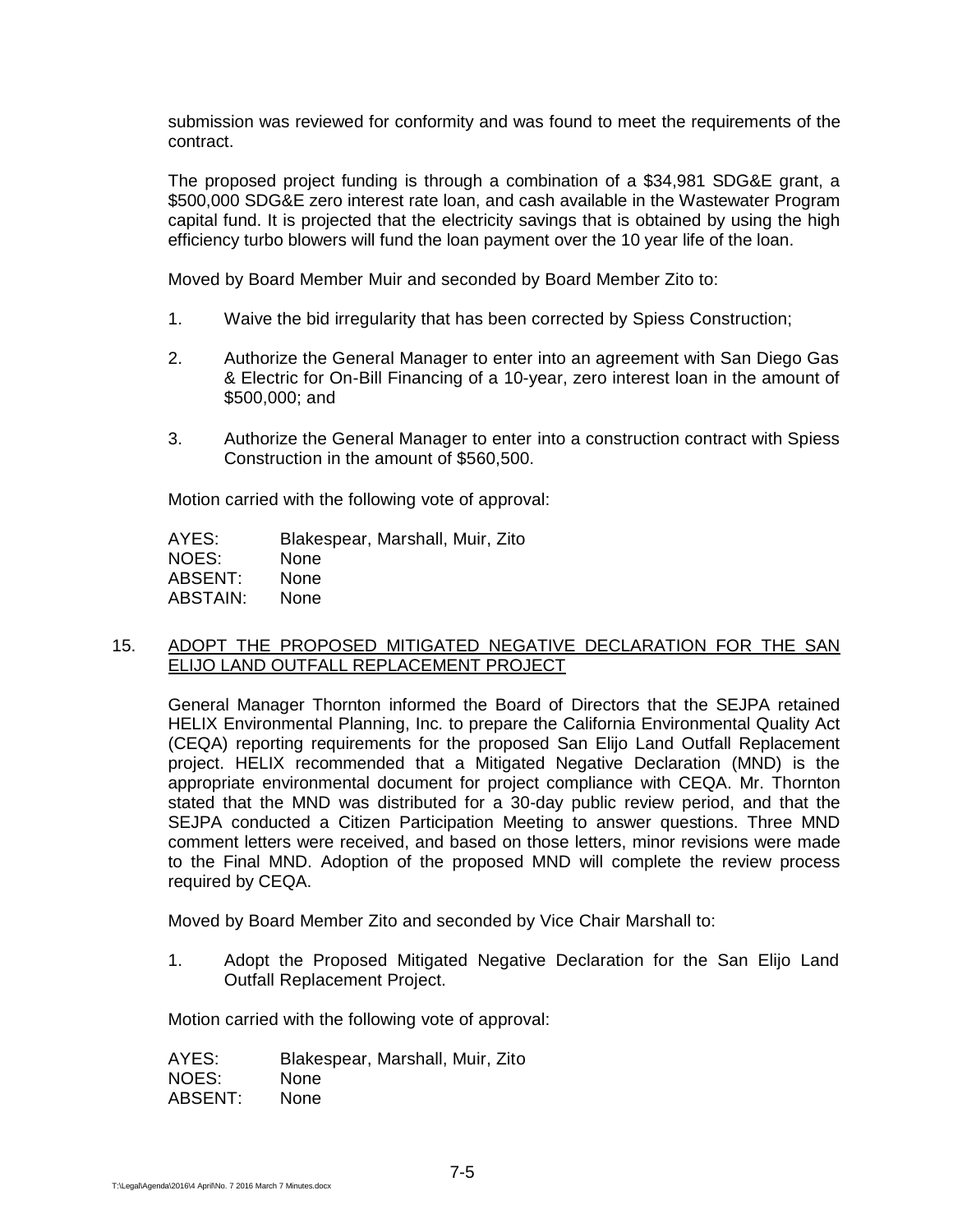ABSTAIN: None

## 16. REVIEW PROCESS FOR SELECTING BOARD MEMBER ALTERNATES AND VOTING

General Manager Thornton informed the Board of Directors that the SEJPA formation agreement provides allowances for the Board to select Board Member alternates. Each member agency may appoint an alternate to serve in the absence of a regular member of the SEJPA Board. The alternate must be a current council member or an employee of the member agency. For the process of voting, each Board Member (regular or alternate) has one vote. When a regular member of the SEJPA Board is absent, the alternate member may vote, or if an alternate member has not been assigned or is not present, the regular member of the SEJPA Board of the same member agency is entitled to cast their vote and a vote on behalf of the absent member. If the member agency elects to appoint an alternate member, then written notification to the SEJPA is required to recognize the appointment.

No action required. This memorandum was submitted for information only.

#### 17. GENERAL MANAGER'S REPORT

General Manager Thornton stated that the potable reuse study prepared in partnership by the SEJPA, San Dieguito Water District, and Santa Fe Irrigation District will be completed in the next week. This study examines the feasibility of purifying water at the San Elijo Water Reclamation Facility, then sending it to R.E. Badger Filtration Plant for further processing. The potable reuse study will be presented to the Board of Directors at the April 2016 Board meeting.

#### 18. GENERAL COUNSEL'S REPORT

Greg Moser informed the Board of Directors that the SEJPA is appealing CalPERS' determination that uniforms should be reported as special compensation. The California Association of Sanitation Agencies (CASA) will be contacting CalPERS to stress the importance of uniforms as safety equipment for sanitation agencies.

#### 19. BOARD MEMBER COMMENTS

None

#### 20. CLOSED SESSION

The Board of Directors adjourned to closed session at 9:45 a.m., per Government Code Section 54957.6/Conference with Labor Negotiator; Agency Negotiator: Michael Thornton, General Manager; Unrepresented Employees: All Non-Contract Employees.

The Board of Directors came out of closed session at 10:01 a.m. with no reportable action.